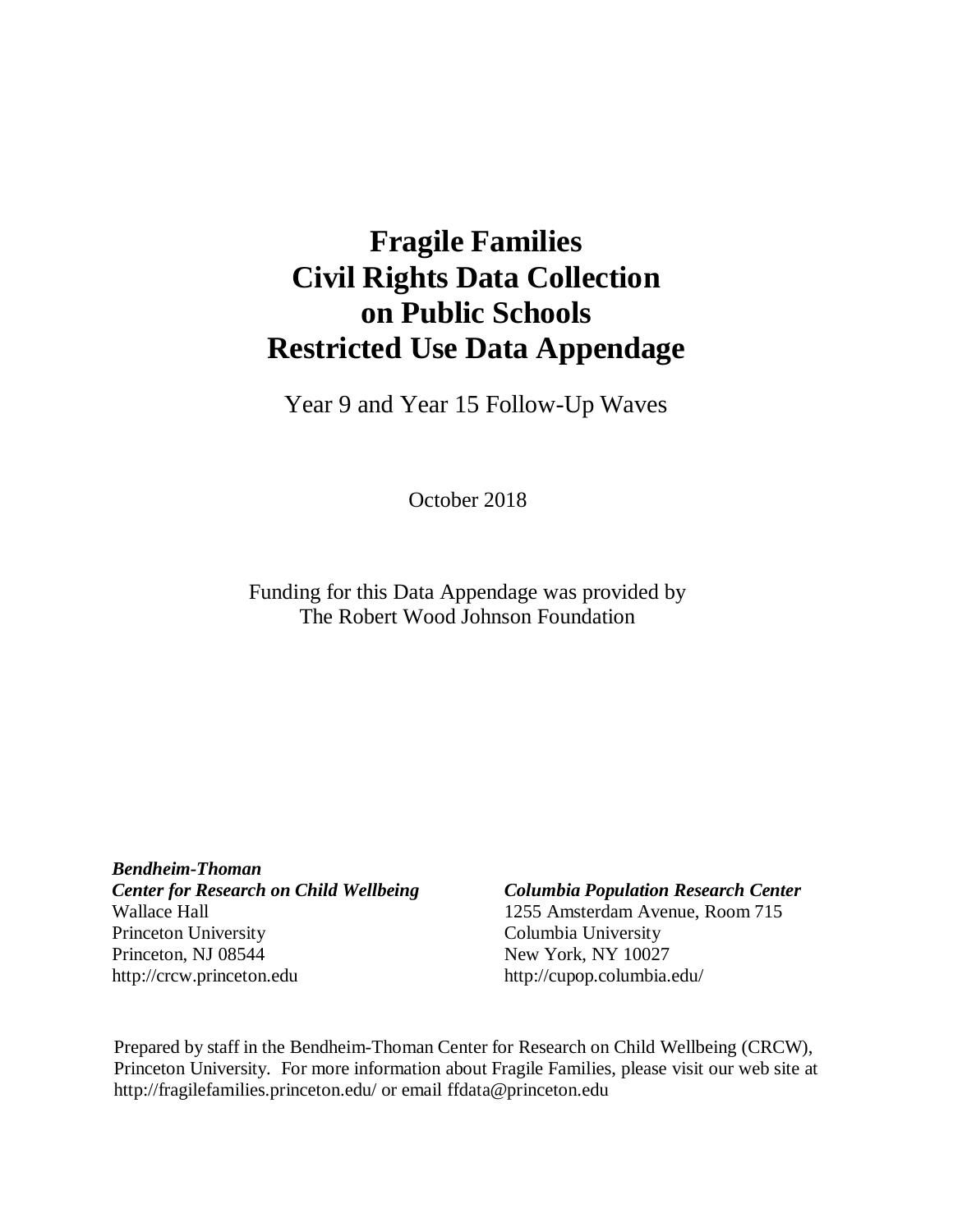### **DATA APPENDAGE OVERVIEW**

<span id="page-1-0"></span>The Fragile Families Civil Rights Data Collection Data on Public Schools Restricted Use Data Appendage contains school level data on public schools attended by focal children at the Year 9 and Year 15 follow-up interviews. All data on schools in the appendage was obtained from the U.S. Department of Education (ED) Civil Rights Data Collection (CRDC) surveys conducted biennially (every other school year) between 2009 and 2015. The CRDC collects data on school, student, and teacher characteristics used as indicators of educational opportunity. Information on students collected by CRDC are disaggregated by students' gender, race/ethnicity, and disability status. School data available from the 2009-10 and 2011-12 CRDC surveys were merged to public schools attended by focal children at the Year 9 FFCWs survey. School data from the 2013-14 and 2015-16 surveys were merged to public schools attended by children at the Year 15 FFCWS survey. Because CRDC is a survey of public schools, no data in this appendage is available for focal children who attended private schools.

### **FILE LAYOUT**

The file contains 4,898 observations (one per family) and is sorted by *idnum.*

#### **VARIABLE NAMING CONVENTION**

School variable names are 16 characters long. The variable names are constructed as follows:

| Position  | Character | Indicates                                       |
|-----------|-----------|-------------------------------------------------|
| 1         | r         | Restricted data                                 |
| 2         | S         | School measure                                  |
| 3         | 5         | Fifth wave (Year 9)                             |
|           | 6         | Sixth wave (Year 15)                            |
| $4 - 8$   | crdc      | Civil Rights Data Collection (CRCD) source data |
| $9 - 14$  | ******    | School measure description                      |
| $15 - 16$ | 09        | CRCD 2009-10 school year survey                 |
|           | 11        | CRCD 2011-12 school year survey                 |
|           | 13        | CRCD 2013-14 school year survey                 |
|           | 15        | CRCD 2015-16 school year survey                 |

For example, variable **rs6crdc\_sentam13**: **rs6** refers to restricted data on the school attended by the focal child at the sixth wave (15- year); **crdc\_sentam** refers to CRCD data on student enrollment of male students; and **13** indicates that the data is from the 2013-14 CRDC school year survey.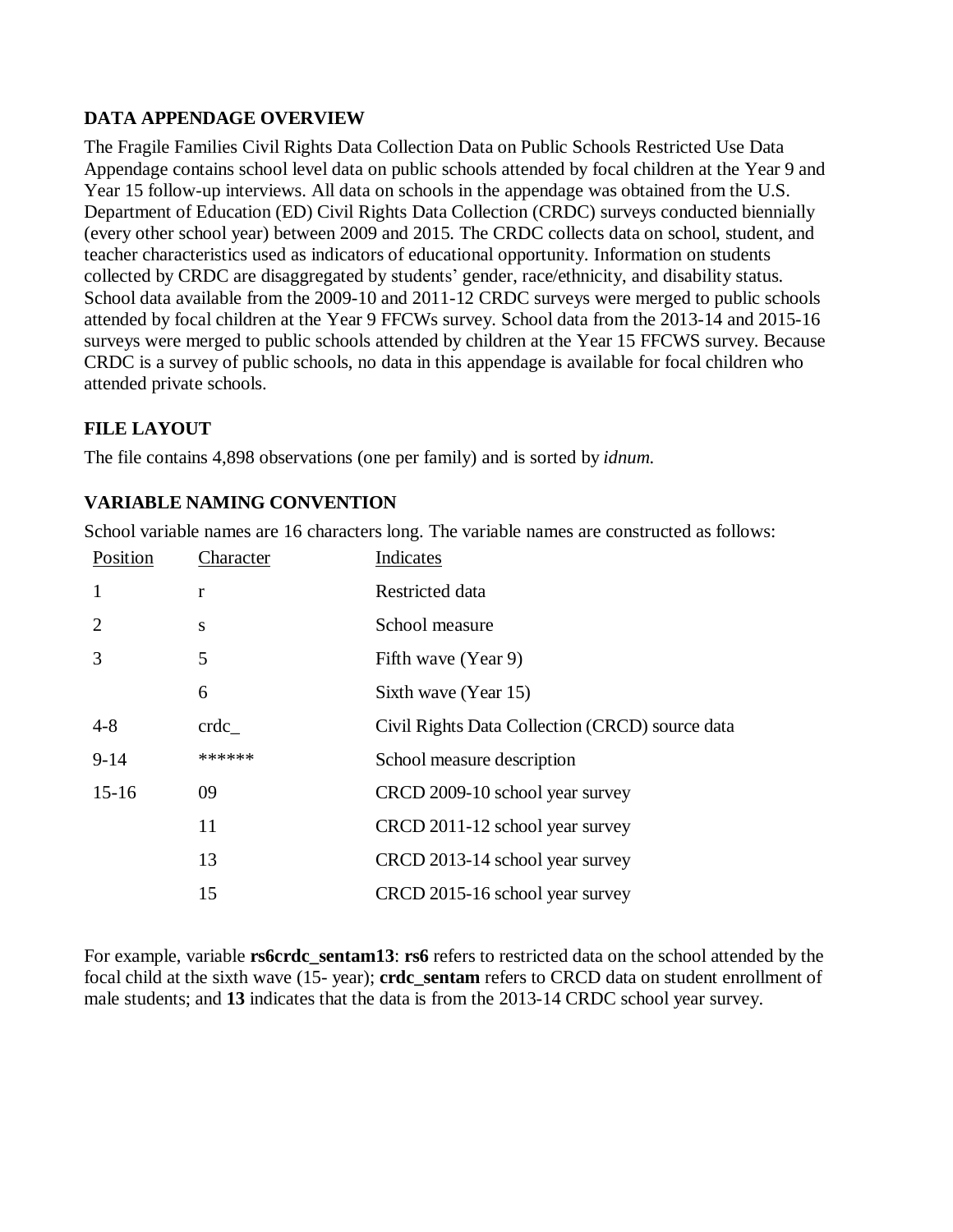### **MISSING VALUES**

Variables containing data from the Civil Rights Data Collection (CRDC) surveys have the following negative values that indicate missing data:

| Value | Label                 | Indicates                                                                                                                                            |
|-------|-----------------------|------------------------------------------------------------------------------------------------------------------------------------------------------|
| $-9$  | Not in wave           | Focal child's caregiver did not participate in FFCWS survey                                                                                          |
| $-7$  | No public school code | Focal child did not attend a public school or school<br>information provided by primary caregiver was not sufficient<br>to identify school attended* |
| -6    | <b>CRDC</b> Skipped   | Public school did not report information because the question<br>was not applicable to school                                                        |
| $-3$  | Missing CRDC Data     | Public school did not report information for question that was<br>applicable to school                                                               |
| $-1$  | No CRDC survey        | Public school did not participate in CRDC survey                                                                                                     |

\* -7 'No public school code' includes children who attended private schools as determined by the National Center for Educational Statistics (NCES) school classification of the school name reported by the focal child's primary caregiver. These classifications may differ from parents' description of the school in the FFCWS survey. For example, a parent may report that the child attends a private school, but NCES classifies the school as a public, charter school.

# **ABOUT CIVIL RIGHTS DATA COLLECITON**

The Civil Rights Data Collection (CRDC) is a school survey administered by the U.S. Department of Education's (Department) Office for Civil Rights (OCR). The CRDC survey is conducted every other year from a universe of all public schools, including long-term secure juvenile justice facilities, charter schools, alternative schools, and schools serving students with disabilities. Data are collected through a web-based survey that prompts school administrators to answer questions about school, teacher and student characteristics.

The CRDC data includes a wide range of indicators related educational opportunity in primary and secondary education. This data is used by OCR as an enforcement and monitoring mechanism to ensure that recipients of the Department's Federal financial assistance do not discriminate on the basis of race, color, national origin, gender, and disability status. In addition, the CRDC data is used by other government agencies, policymakers, researchers, and educators to better understand topics related to student equity and opportunity.

Data from CRDC encompasses the following topics: enrollment and school characteristics; early childhood education; college and career readiness; discipline, offenses; and school staff and resources. Most data on students is disaggregated by gender, race/ethnicity, and disability status.

#### **For more detailed information about CRDC please visit the following OCR on-line resources**:

- <https://ocrdata.ed.gov/>
- https://www2.ed.gov/about/offices/list/ocr/data.html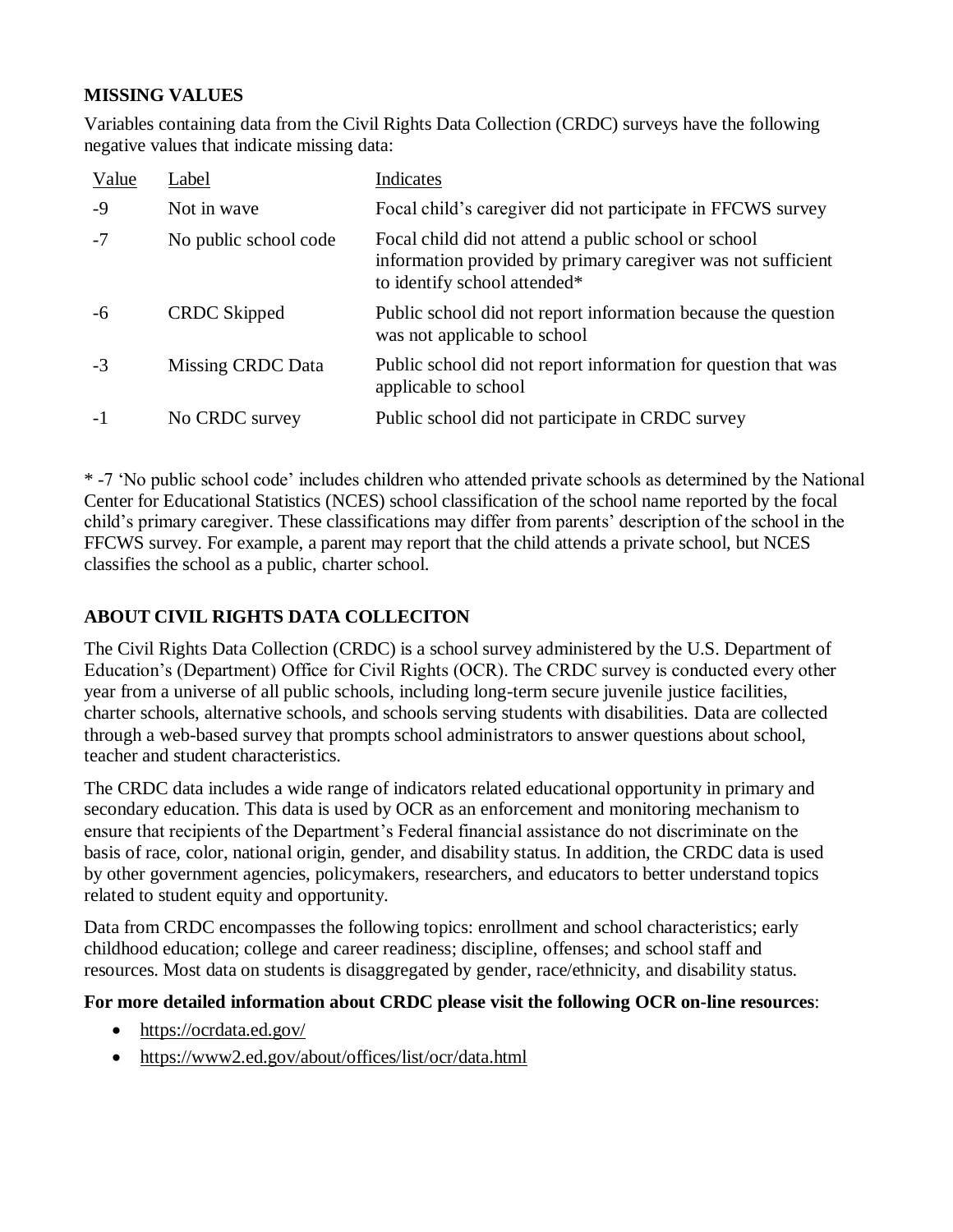# **DATA IN APPENDAGE**

Civil Rights Data Collection (CRDC) available from the 2009-10 and 2011-12 surveys were merged to the public schools attended by focal children at the Year 9 FFCWs survey. Data from the 2013-14 and 2015-16 surveys were merged to the public schools attended by children at the Year 15 survey. The school attended by focal children at each wave was determined based on reports from children's primary caregivers of the name and address of the school. Selected variables that appear in the CRDC public-use data files were merged to FFCWS. All student count variables appear in their original public-use form, rounded and disaggregated by student characteristics. No variables in this appendage were aggregated or transformed to represent total student counts or proportions.

# **DATA ROUNDING**

All values in this data appendage correspond to values in the public-use Civil Rights Data Collection (CRDC) data. In order to prevent disclosure of individual students, CRDC public-use data rounds student count values. The rounding procedures vary by survey year.

In the 2009 survey, student count values were rounded to the nearest five. For example, student counts greater than or equal to 3 and less than or equal to 7 (3, 4, 5, 6, 7) were rounded to 5. Student counts less than or equal to 2 were rounded to zero. Therefore, zero values may not represent a true zero. New rounding rules were implemented in later surveys (2011-12, 2013-14, and 2013-15): Zero values represent true zeros and student counts were rounded to the midpoint in groups of three. For example, student counts greater than or equal to 1 and less than or equal to 3 (1, 2, 3) were rounded to 2; counts greater than or equal to 4 and less than or equal to 6 (4, 5, 6) were rounded to 5.

# **STUDENT CHARACTERSITICS**

Civil Rights Data Collection (CRDC) collected data on students in disaggregated categories by gender, race/ethnicity, and disability status.

# *Gender*

Gender is reported as a dichotomous measure; students are reported as either male or female. All student counts in this data appendage are reported by gender.

# *Race/ethnicity*

Race/ethnicity categories are based on federal aggregate reporting requirements. Student counts for selected variables in this data appendage are reported by gender for the following racial/ethnic categories: Hispanic/Latino; White, non-Hispanic/Latino; and Black, non-Hispanic/Latino.

# *Disability status*

Students with disabilities are those with intellectual disabilities; hearing impairment; speech or language impairment; visual impairment; serious emotional disturbance; orthopedic impairment; autism; traumatic brain injury; developmental delay; other health impairment; specific learning disability; deaf-blindness; or multiple disabilities and who, by reason thereof, receive special education and related services under the Individuals with Disabilities Education Act (IDEA) according to an Individualized Education Program (IEP), Individual Family Service Plan, or service plan. Other students with disabilities, may not require an IEP, but might still have a physical or mental impairment that qualify them to be served under Section 504 of the Rehabilitation Act of 1973. Section 504 prohibits discrimination on the basis of disabling conditions by programs or activities which receive or benefit from federal funds.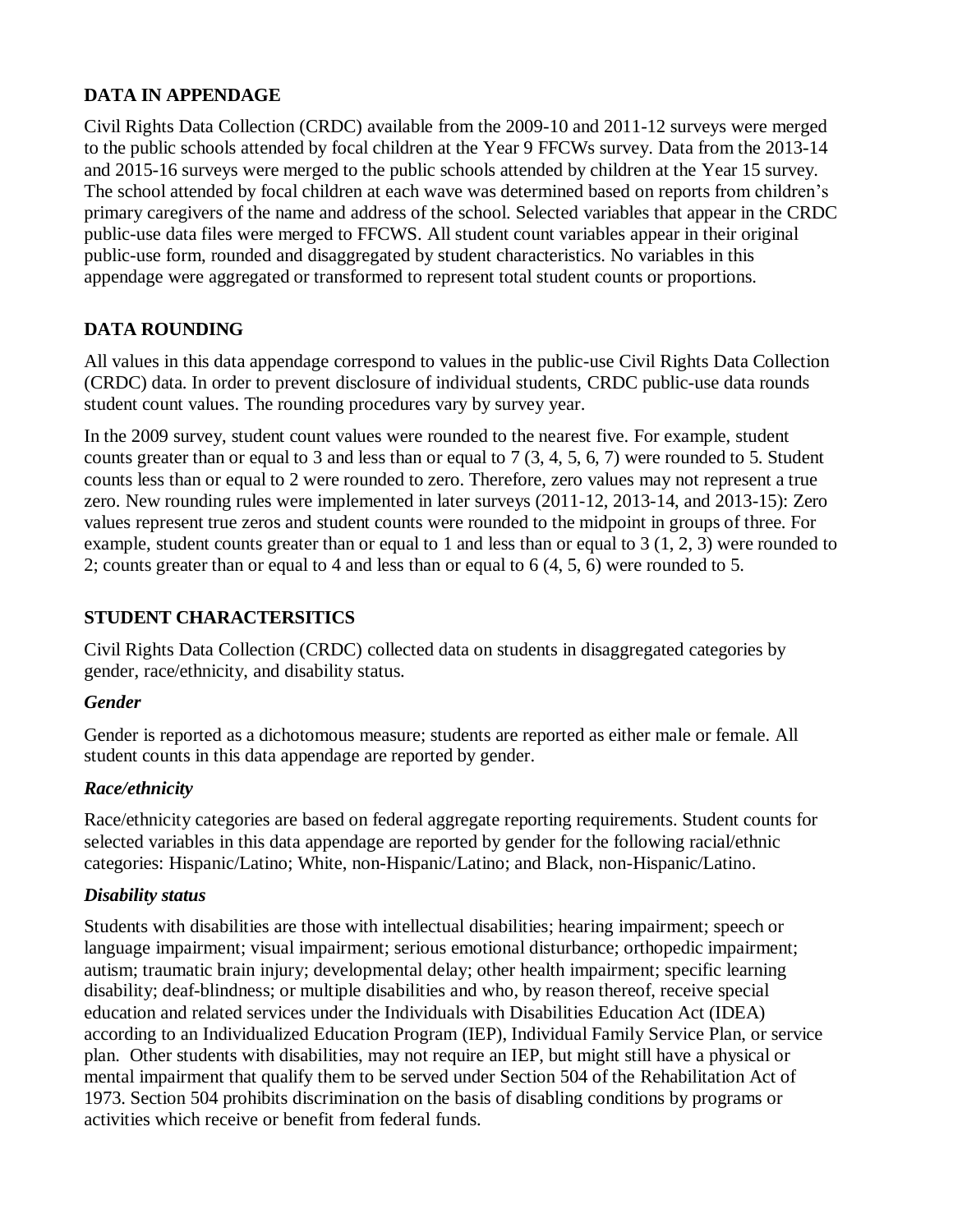# **DESCRIPTION OF VARIABLES**

The school variables that appear in this data appendage are briefly summarized below. For additional information about Civil Rights Data Collection (CRDC) data, please refer to CRDC Data Definitions [\(https://ocrdata.ed.gov/DataDefinitions\)](https://ocrdata.ed.gov/DataDefinitions) and CRDC Survey Documents [\(https://ocrdata.ed.gov/SurveyDocuments\)](https://ocrdata.ed.gov/SurveyDocuments).

#### *School characteristics*

Schools selected the grades offered (from PK to 12, and ungraded) and answered the following questions about the school:

- *Does this school focus primarily on serving the needs of students with disabilities?*
- *Is this school either a magnet school or a school operating a magnet program within the school?*
- *Is this school a charter school?*
- *Is this school an alternative school designed to meet the needs of students with academic difficulties?*
- *Is this school an alternative school designed to meet the needs of students with discipline problems?*
- *Does this school have students enrolled in gifted/talented programs?*
- *Does this school have students enrolled in Advanced Placement (AP) courses?*
- *How many different AP courses does the school provide?*
- *Are students allowed to self-select to participate in AP courses?*
- *Did this school have interscholastic athletics?*

# *Teacher full-time equivalents (FTEs)*

Schools were instructed to report the total number of classroom teacher full-time equivalents (FTEs). In addition, schools report the number of total classroom FTEs who:

- *Meet all state licensing/certification requirements*
- *Are in their first year of teaching*
- *Are in their second year of teaching*
- *Were absent more than 10 days of the school year (counting days in the regular school year when the teacher would otherwise be expected to be teaching students in an assigned class)*

#### *School counselors*

Schools were instructed to report the total number of school counselor full-time equivalents (FTEs).

#### *Student enrollment*

#### *By gender, race/ethnicity×gender, students with disabilities×gender, students who are LEP×gender*

Schools were instructed to report student enrollment, including early childhood, prekindergarten, kindergarten, all grades, and ungraded. For Students with Disabilities (IDEA) or served solely under 504, schools used the count on the IDEA or 504-only child count date. For all other entries, schools were instructed to use a count on a single day between September and December. For the 2015-16 survey, student counts were based on October 1 (or the closest school day to October 1), unless otherwise noted. Students are considered in attendance of their school if they spend more than half of their day at the school. If a student attends two schools, each for exactly half of their school day, then the student is only counted at their "regular" school, as opposed to their special program (e.g.,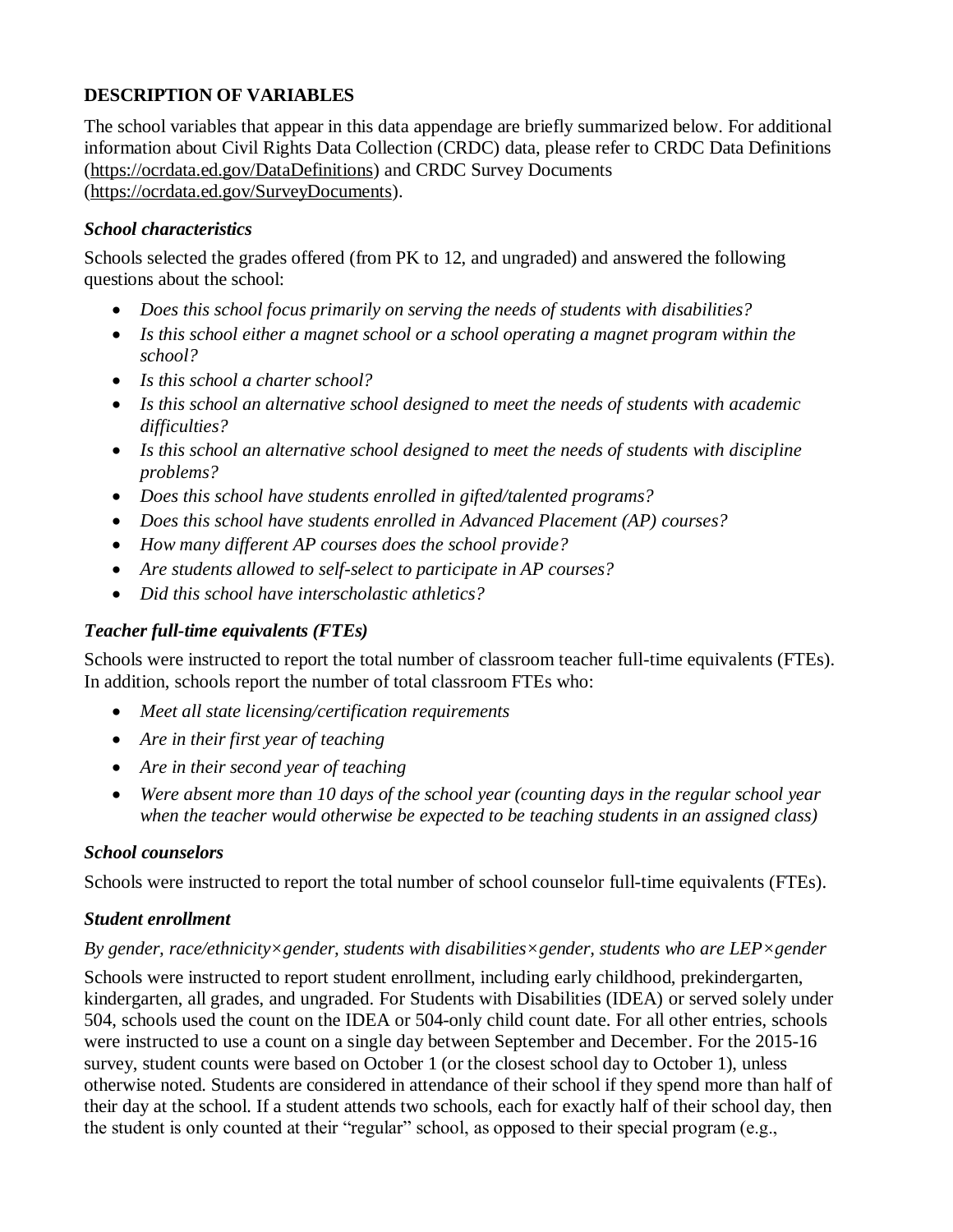#### vocational program).

### *Students enrolled in gifted and talented programs*

#### *By gender, race/ethnicity×gender*

Schools were instructed to enter the number of students enrolled in gifted and talented programs on a single day between September and December (2009, 2011, 2013) or October 1 (2015). CRDC defines gifted and talented programs as "programs during regular school hours offered to students because of unusually high academic ability or aptitude or a specialized talent or aptitude."

#### *Students absent*

#### *By gender, race/ethnicity×gender*

Schools were instructed to report the number of students who were absent 15 or more days during the school year. By CRDC standards, a student is absent if they are not physically on school grounds and are not participating in instruction or instruction-related activities at an approved off-grounds location for the school day. Chronically absent students include students who are absent for any reason (e.g., illness, suspension, the need to care for a family member), regardless of whether absences are excused or unexcused.

#### *Students retained*

#### *By grade×gender*

Schools were instructed to report the number of students who were retained in each grade. According to CRDC definitions, a student is retained if he or she is not promoted to the next grade prior to the beginning of the following school year. Students are not considered retained if they can proceed to the next grade because they successfully completed a summer school program or for a similar reason. At the high school level, a student who has not accumulated enough credits to be classified as being in the next grade is considered retained. For grade 12, grade retention includes students who have not accumulated enough credits to graduate.

#### *Students who received in-school suspension*

#### *By gender×disability status (504-only/IDEA), race/ethnicity×gender×disability status (IDEA)*

Schools were instructed to report the number of students who received one or more than one inschool suspension. CRDC defines in-school suspension as an instance in which the child is temporary removed from their regular classroom for at least half a day due to a disciplinary reason and remains under the direct supervision of a school personnel. Direct supervision of a school personnel means that the school personnel is physically in the same location as the student under their supervision.

#### *Students who received single and multiple out-of-school suspensions*

#### *By gender×disability status (504-only/IDEA), race/ethnicity×gender×disability status (IDEA)*

Schools were instructed to report the number of students who received only one out-of-school suspension over the course of the regular school year and the number of students who received more than one out-ofschool suspensions over the course of the regular school year. As defined by CRDC:

- *For students without disabilities*, an out-of-school suspension is an instance in which a child is temporarily removed from their regular school for at least half a day (but less than the remainder of the school year) for disciplinary purposes to another setting (e.g., home, behavior center). Out-of-school suspensions include removals in which no educational services are provided, and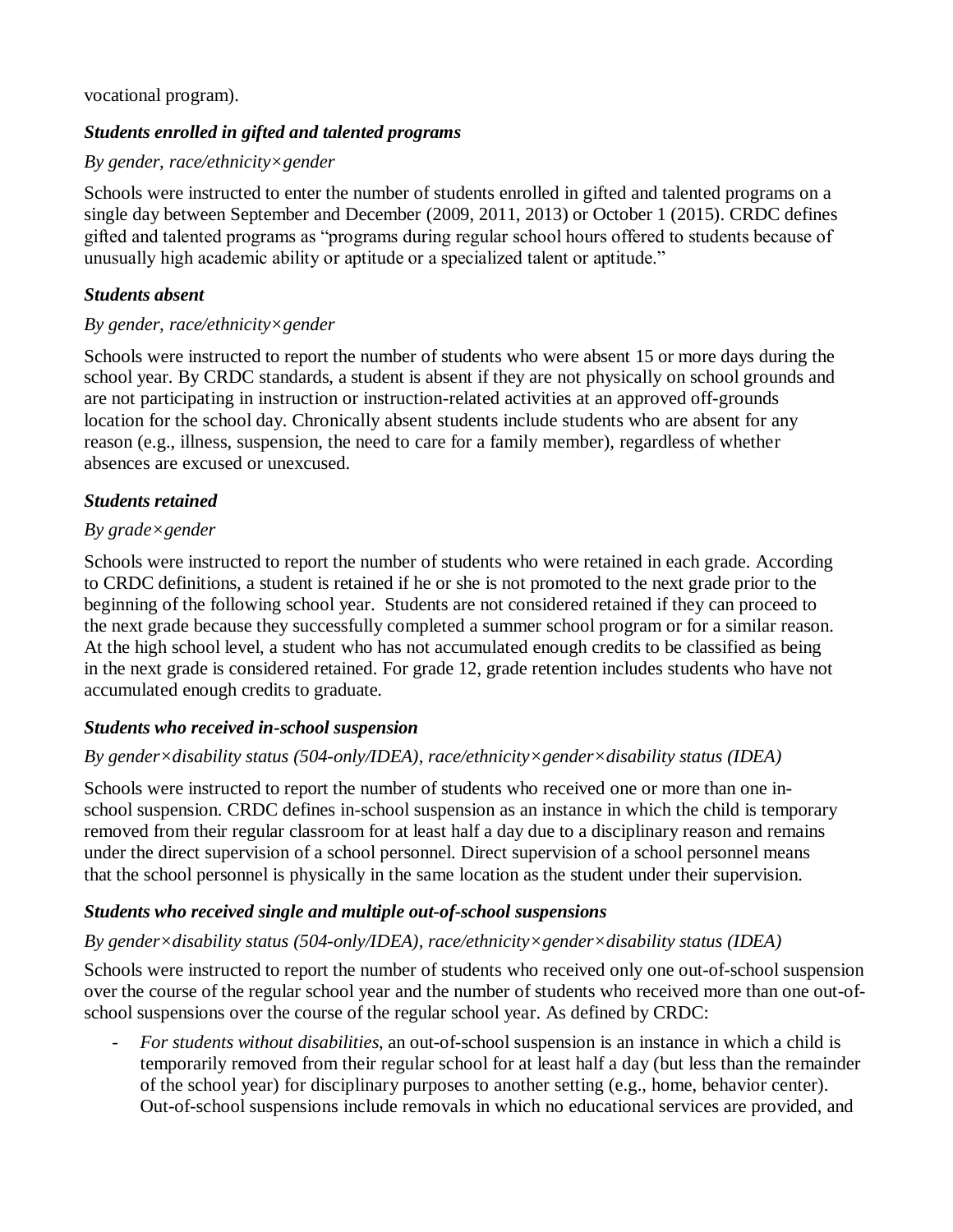removals in which educational services are provided (e.g., school-provided at home instruction or tutoring).

- *For students with disabilities*: an out-of-school suspension is an instance in which a child is temporarily removed from his/her regular school for at least half a day for disciplinary purposes to another setting (e.g., home, behavior center). Out-of-school suspensions include both removals in which no individualized family service plan (IFSP) or individualized education plan (IEP) services are provided because the removal is 10 days or less as well as removals in which the child continues to receive services according to his/her IFSP or IEP.

#### *Students who were expelled with and without educational services*

#### *By gender×disability status (504-only/IDEA), race/ethnicity×gender×disability status (IDEA)*

Schools were instructed to report the number of students who were expelled from their school with educational services during the regular school year. CRDC refers to an expulsion with educational services as one where the local educational agency removed a child from their regular school for disciplinary purposes, and provided educational services to the child (e.g., school-provided at home instruction or tutoring; transfer to an alternative school or regular school) for the remainder of the school year (or longer) in accordance with local educational agency policy.In addition, schools were instructed to report the number of students who were expelled from their school without educational services during the regular school year. CRDC refers to an expulsion without educational services as one where the local educational agency removed a child from their regular school for disciplinary purposes, and did not provide educational services to the child for the remainder of the school year or longer in accordance with local educational agency policy.

#### *Students who were referred to law enforcement, including school related arrests*

#### *By gender×disability status (504-only/IDEA), race/ethnicity×gender×disability status (IDEA)*

Schools were instructed to report the number of students who were referred to law enforcement. A referral to law enforcement is defined as an action by which a student is reported to any law enforcement agency or official, including a school police unit, for an incident that occurs on school grounds, during school-related events, or while taking school transportation, regardless of whether official action is taken. Citations, tickets, court referrals, and school-related arrests are considered referrals to law enforcement. All school-related arrests are considered referrals to law enforcement.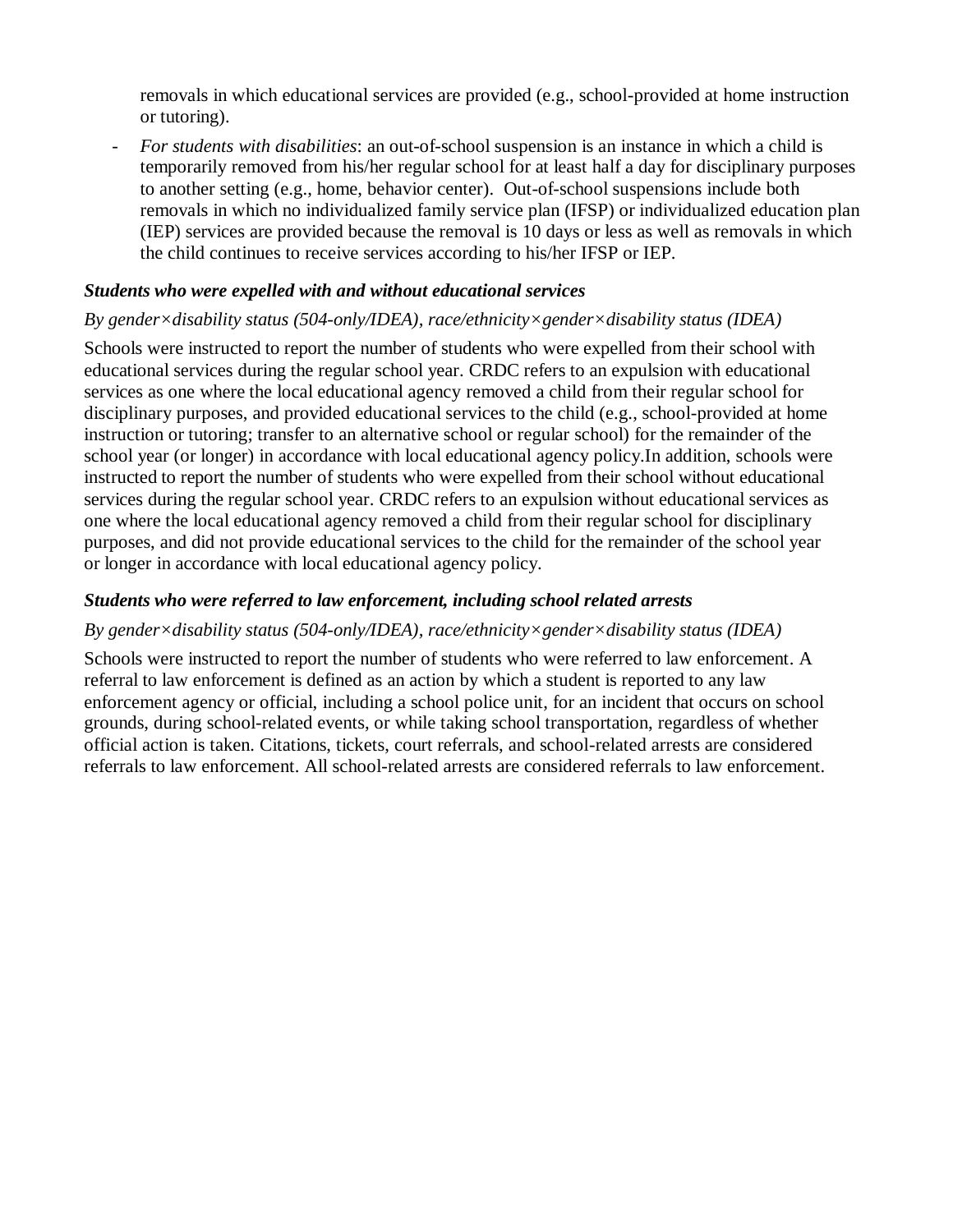### **DATA DICTIONARY**

*Note*: {w} refers to the FFCWS survey wave (5, 6); {yy} refers to the CRCD survey year {09, 11, 13, 15). For more information, refer to the *Variable [Naming Convention](#page-1-0)* section.

 $X^{r5} - \text{Zero} = \leq 2$ , Rounded 5  $X^{r3}$  Zero = <=2, Rounded 3 (4 = 3-5)  $X^{3}$  Zero = True, Rounded 3 (2 = 1-3)

| <b>Variable</b>                                                                     | <b>Description</b>                                              | 2009        | 2011             | 2013             | 2015                      |
|-------------------------------------------------------------------------------------|-----------------------------------------------------------------|-------------|------------------|------------------|---------------------------|
| $rs\left\{ w\right\} crdc\_schgdl\left\{ yy\right\}$                                | School grade offered: Lowest                                    | X           | X                | X                | $\mathbf X$               |
| $rs(w) crdc_schgdh(yy)$                                                             | School grade offered: Highest                                   | X           | $\mathbf X$      | $\mathbf X$      | $\mathbf X$               |
| $\texttt{rs}\{\mathtt{w}\} \, \mathtt{crdc\_schgds}\,\{\, \mathtt{y}\mathtt{y}\,\}$ | School grade span                                               | X           | $\boldsymbol{X}$ | $\boldsymbol{X}$ | X                         |
| $rs(w) crdc\_schdis\{yy\}$                                                          | School primarily serves students with disabilities              | X           | X                | X                | $\boldsymbol{\mathrm{X}}$ |
| rs{w}crdc_schmag{yy}                                                                | Magnet school or magnet program within school                   | X           | $\mathbf X$      | X                | $\mathbf X$               |
| $rs(w) crdc\_schchr(yy)$                                                            | Charter school                                                  | X           | X                | X                | X                         |
| $rs(w) crdc\_schaad\{yy\}$                                                          | Alternative school for academic difficulties                    | X           | X                | X                | $\mathbf X$               |
| rs{w}crdc_schadp{yy}                                                                | Alternative school for discipline problems                      | X           | $\mathbf X$      | $\mathbf X$      | $\mathbf X$               |
| $rs(w) crdc\_schgft(yy)$                                                            | School has students enrolled in gifted/talented programs        | X           | X                | X                | $\mathbf X$               |
| $rs{w}crdc_schapo{yy}$                                                              | School has students enrolled in Advanced Placement (AP) courses | X           | $\mathbf X$      | X                | $\mathbf X$               |
| rs{w}crdc_schapc{yy}                                                                | Number of AP courses school offers                              | X           | X                | X                | $\mathbf X$               |
| rs{w}crdc_schaps{yy}                                                                | School allows students to self-select into AP courses           | X           | X                | $\mathbf X$      | $\boldsymbol{\mathrm{X}}$ |
| rs{w}crdc_schato{yy}                                                                | School offers single-sex interscholastic athletics              | X           | X                | X                | $\mathbf X$               |
| $rs(w) crdc\_tftetc\{yy\}$                                                          | Teacher full-time equivalents (FTEs): Total                     | X           | $\mathbf X$      | X                | X                         |
| rs{w}crdc_tcertc{yy}                                                                | Teacher FTEs: Meet state licensing/certification requirements   | X           | X                | X                | $\mathbf X$               |
| rs{w}crdc_tlyttc{yy}                                                                | Teacher FTEs: First year of teaching                            | X           | X                | $\boldsymbol{X}$ | $\mathbf X$               |
| $rs(w) crdc_t2yttc\{yy\}$                                                           | Teacher FTEs: Second year of teaching                           | X           | X                | X                | $\mathbf X$               |
| $rs(w) crdc\_tabstc(yy)$                                                            | Teacher FTEs: Absent 10 or more days                            | X           | X                | $\boldsymbol{X}$ | X                         |
| $rs(w)\ncrdc\_count(yy)$                                                            | School counselor FTEs: Total                                    |             |                  | X                | X                         |
| rs{w}crdc_fasald{yy}                                                                | Finances: Total salaries [\$1000]                               | X           | X                | $\boldsymbol{X}$ | X                         |
| rs{w}crdc_fnpepd{yy}                                                                | Finances: Non-personnel expenditures [\$1000]                   | $\mathbf X$ | X                | X                | $\mathbf X$               |
| rs{w}crdc_ftftet{yy}                                                                | Finances: FTE teachers funded by reported expenditures          | $\mathbf X$ | $\mathbf X$      | $\mathbf X$      | X                         |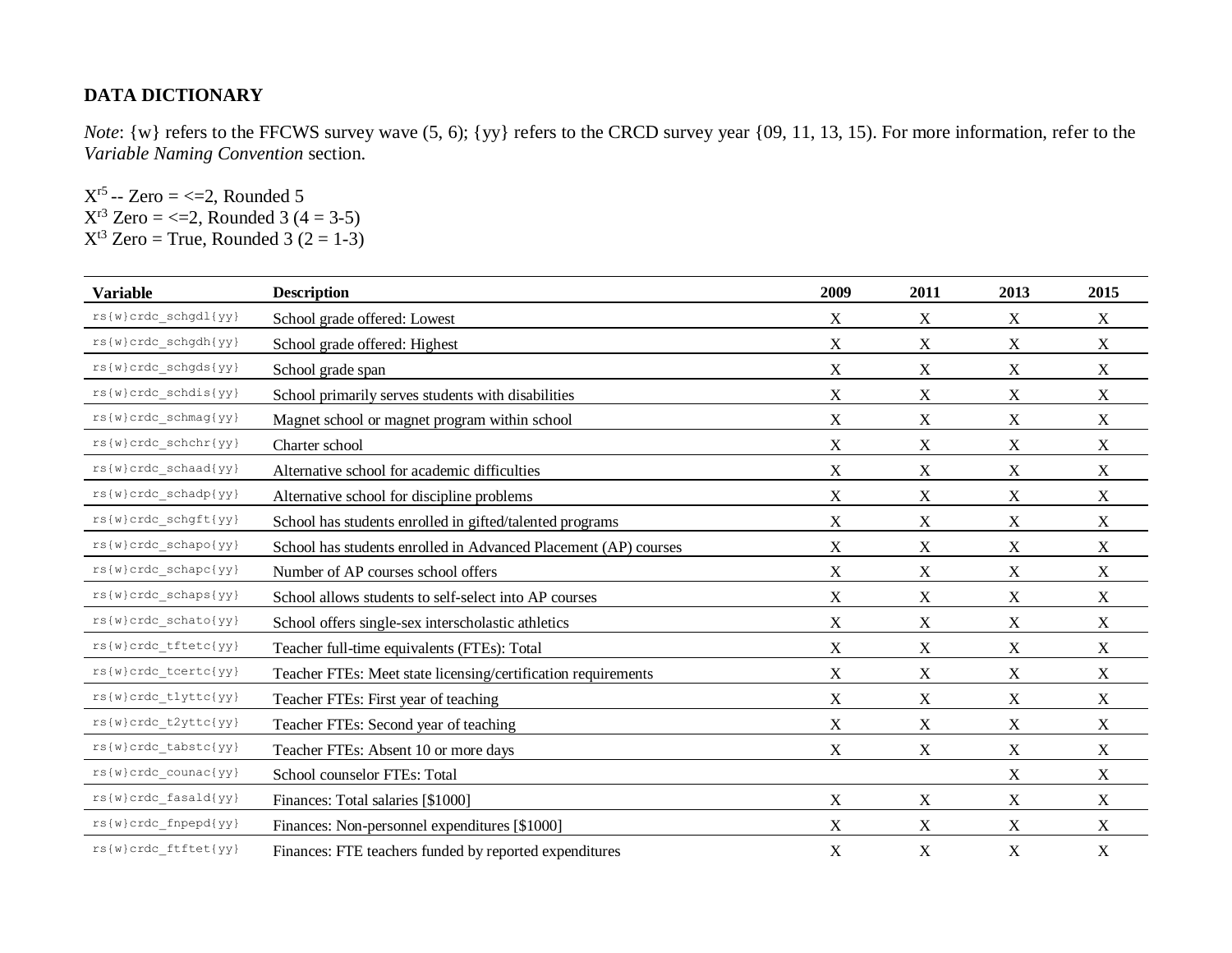| rs{w}crdc ftsald{yy}                                                         | Finances: Teacher salaries [\$1000]                                    | X                          | X                        | X                        | $\mathbf X$              |
|------------------------------------------------------------------------------|------------------------------------------------------------------------|----------------------------|--------------------------|--------------------------|--------------------------|
| rs{w}crdc_rabhbs{yy}                                                         | Reported allegations of bullying/harassment on the basis of sex        | $\mathbf X$                | $\mathbf X$              | $\mathbf X$              | $\mathbf X$              |
| rs{w}crdc rabhbr{yy}                                                         | Reported allegations of bullying/harassment on the basis of race       | $\mathbf X$                | $\mathbf X$              | $\mathbf X$              | $\mathbf X$              |
| $rs(w) crdc\_rabhbd\{yy\}$                                                   | Reported allegations of bullying/harassment on the basis of disability | $\mathbf X$                | $\mathbf X$              | $\mathbf X$              | $\mathbf X$              |
| $\texttt{rs}\{\mathtt{w}\} \mathtt{crdc\_sentam}\{\mathtt{yy}\}$             | Student enrollment: Male                                               | $\mathbf{X}^{\text{r5}}$   | $\mathbf X$              | $\mathbf X$              | $\mathbf X$              |
| rs{w}crdc_sentaf{yy}                                                         | Student enrollment: Female                                             | $\mathbf{X}^{\text{r5}}$   | $\mathbf X$              | $\mathbf X$              | $\mathbf X$              |
| rs{w}crdc_sentwm{yy}                                                         | Student enrollment: White, male                                        | $\mathbf{X}^{\text{r5}}$   | $\mathbf{X}^{\text{t3}}$ | $\mathbf{X}^{\text{t3}}$ | $\mathbf X$              |
| $rs(w) crdc\_sentwf\{yy\}$                                                   | Student enrollment: White, female                                      | $\mathbf{X}^{\text{r5}}$   | $\mathbf{X}^{\text{t3}}$ | $\mathbf{X}^{\text{t3}}$ | $\mathbf X$              |
| $rs\left\{ w\right\} crdc\_sentbm\left\{ yy\right\}$                         | Student enrollment: Black, male                                        | $\mathrm{X}^{\mathrm{r5}}$ | $X^{t3}$                 | $\mathbf{X}^{\text{t3}}$ | $\mathbf X$              |
| rs{w}crdc_sentbf{yy}                                                         | Student enrollment: Black, female                                      | $\mathbf{X}^{\text{r5}}$   | $\mathbf{X}^{\text{t3}}$ | $\mathbf{X}^{\text{t3}}$ | $\mathbf X$              |
| $rs(w)\ncrdc\_senthm\{yy\}$                                                  | Student enrollment: Hispanic, male                                     | $\mathbf{X}^{\text{r5}}$   | $\mathbf{X}^{\text{t3}}$ | $X^{t3}$                 | $\mathbf X$              |
| $rs(w) crdc\_senthf(yy)$                                                     | Student enrollment: Hispanic, female                                   | $\mathbf{X}^{\text{r5}}$   | $\mathbf{X}^{\text{t3}}$ | $\mathbf{X}^{\text{t3}}$ | $\mathbf X$              |
| rs{w}crdc sendim{yy}                                                         | Student enrollment: Students with disabilities - IDEA, male            | $\mathbf{X}^{\text{r5}}$   | $X^{r3}$                 | $X^{r3}$                 | $\mathbf{X}^{\text{r3}}$ |
| rs{w}crdc_sendif{yy}                                                         | Student enrollment: Students with disabilities - IDEA, female          | $\mathbf{X}^{\text{r5}}$   | $\mathbf{X}^{\text{r3}}$ | $\mathbf{X}^{\text{r3}}$ | $X^{r3}$                 |
| rs{w}crdc sendsm{yy}                                                         | Student enrollment: Students with disabilities - 504 only, male        | $\mathbf{X}^{\text{r5}}$   | $\mathbf{X}^{\text{r3}}$ | $\mathbf{X}^{\text{r3}}$ | $\mathbf{X}^{\text{r3}}$ |
| $rs(w) crdc\_sendsf(yy)$                                                     | Student enrollment: Students with disabilities – 504 only, female      | $\mathbf{X}^{\text{r5}}$   | $\mathbf{X}^{\text{t3}}$ | $\mathbf{X}^{\text{t3}}$ | $\mathbf{X}^{\text{t3}}$ |
| $rs(w) crdc\_senlem\{yy\}$                                                   | Student enrollment: Students who are LEP, male                         | $\mathbf{X}^{\text{r5}}$   | $\mathbf{X}^{\text{t3}}$ | $X^{t3}$                 | $X^{t3}$                 |
| rs{w}crdc_senlef{yy}                                                         | Student enrollment: Students who are LEP, female                       | $\mathbf{X}^{\text{r5}}$   | $\mathbf{X}^{\text{t3}}$ | $\mathbf{X}^{\text{t3}}$ | $\mathbf{X}^{\text{t3}}$ |
| rs{w}crdc_sgftam{yy}                                                         | Students enrolled in gifted/talented programs: Male                    | $\mathbf{X}^{\text{r5}}$   | $\mathbf X$              | X                        | $\boldsymbol{X}$         |
| rs{w}crdc_sgftaf{yy}                                                         | Students enrolled in gifted/talented programs: Female                  | $\mathbf{X}^{\text{r5}}$   | $\mathbf X$              | $\mathbf X$              | $\mathbf X$              |
| $\texttt{rs}\{\mathtt{w}\} \mathtt{crdc\_sgftwm}\{\mathtt{yy}\}$             | Students enrolled in gifted/talented programs: White, male             | $\mathrm{X}^{\mathrm{r5}}$ | $\mathbf{X}^{\text{t3}}$ | $\mathbf{X}^{\text{t3}}$ | $\mathbf{X}^{\text{t3}}$ |
| rs{w}crdc_sgftwf{yy}                                                         | Students enrolled in gifted/talented programs: White, female           | $\mathbf{X}^{\text{r5}}$   | $\mathbf{X}^{\text{t3}}$ | $\mathbf{X}^{\text{t3}}$ | $\mathbf{X}^{\text{t3}}$ |
| rs{w}crdc_sgftbm{yy}                                                         | Students enrolled in gifted/talented programs: Black, male             | $\mathbf{X}^{\text{r5}}$   | $\mathbf{X}^{\text{t3}}$ | $\mathbf{X}^{\text{t3}}$ | $\mathbf{X}^{\text{t3}}$ |
| rs{w}crdc_sgftbf{yy}                                                         | Students enrolled in gifted/talented programs: Black, female           | $\mathbf{X}^{\text{r5}}$   | $\mathbf{X}^{\text{t3}}$ | $\mathbf{X}^{\text{t3}}$ | $\mathbf{X}^{\text{t3}}$ |
| rs{w}crdc_sgfthm{yy}                                                         | Students enrolled in gifted/talented programs: Hispanic, male          | $\mathrm{X}^{\mathrm{r5}}$ | $X^{t3}$                 | $\mathbf{X}^{\text{t3}}$ | $\mathbf{X}^{\text{t3}}$ |
| rs{w}crdc_sgfthf{yy}                                                         | Students enrolled in gifted/talented programs: Hispanic, female        | $\mathbf{X}^{\text{r5}}$   | $\mathbf{X}^{\text{t3}}$ | $\mathbf{X}^{\text{t3}}$ | $\mathbf{X}^{\text{t3}}$ |
| rs{w}crdc_sabsam{yy}                                                         | Students absent 15+ days: Male                                         |                            |                          | $\mathbf X$              | $\mathbf X$              |
| $\texttt{rs}\{\mathtt{w}\} \, \mathtt{crdc\_sabsaf}\{\mathtt{y}\mathtt{y}\}$ | Students absent 15+ days: Female                                       |                            |                          | $\mathbf X$              | $\mathbf X$              |
| rs{w}crdc_sabswm{yy}                                                         | Students absent 15+ days: White, male                                  |                            |                          | $X^{t3}$                 | $X^{t3}$                 |
| $rs(w) crdc\_sabswf(yy)$                                                     | Students absent 15+ days: White, female                                |                            |                          | $\mathbf{X}^{\text{t3}}$ | $X^{t3}$                 |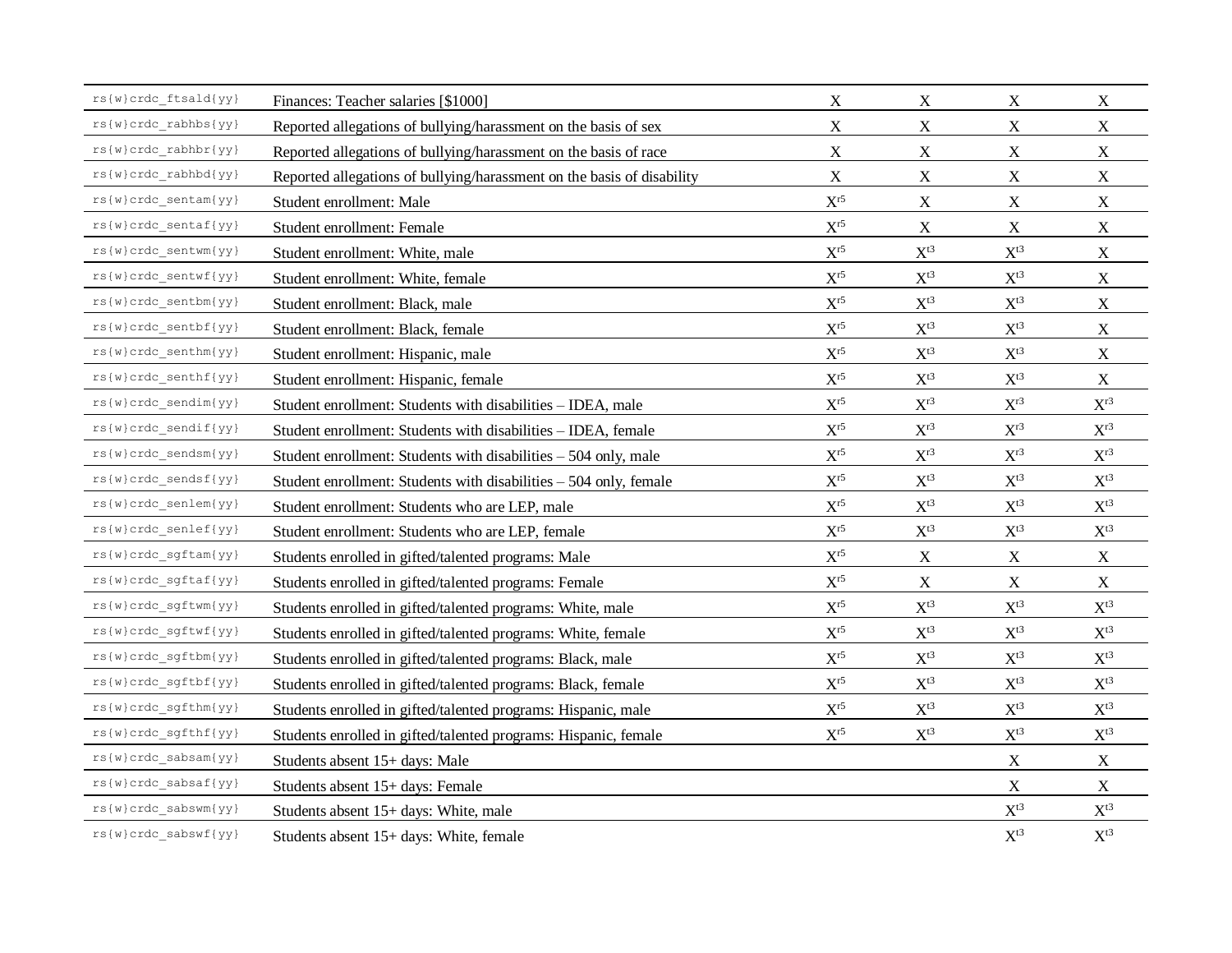| $rs(w) crdc\_sabsbm(yy)$                                         | Students absent 15+ days: Black, male                                        |                            |                          | $X^{t3}$                 | $X^{t3}$                 |
|------------------------------------------------------------------|------------------------------------------------------------------------------|----------------------------|--------------------------|--------------------------|--------------------------|
| $rs(w) crdc\_sabsbf(yy)$                                         | Students absent 15+ days: Black, female                                      |                            |                          | $\mathbf{X}^{\text{t3}}$ | $X^{t3}$                 |
| rs{w}crdc_sabshm{yy}                                             | Students absent 15+ days: Hispanic, male                                     |                            |                          | $X^{t3}$                 | $X^{t3}$                 |
| $rs(w) crdc\_sabshf\{yy\}$                                       | Students absent 15+ days: Hispanic, female                                   |                            |                          | $\mathbf{X}^{\text{t3}}$ | $\mathbf{X}^{\text{t3}}$ |
| $rs(w) crdc_srg**m(yy)$                                          | Students retained: Male Grade **                                             | $\mathbf{X}^{\text{r5}}$   | X                        | X                        | $\mathbf X$              |
| $rs(w) crdc\_srg**f(yy)$                                         | Students retained: Female Grade **                                           | $\mathbf{X}^{\text{r5}}$   | $\mathbf X$              | $\mathbf X$              | $\mathbf X$              |
| rs{w}crdc_snisam{yy}                                             | Students without disabilities in-school suspension: Male                     | $\mathbf{X}^{\text{r5}}$   | $\mathbf X$              | $\mathbf X$              | $\mathbf X$              |
| $rs(w) crdc\_snisaf\{yy\}$                                       | Students without disabilities in-school suspension: Female                   | $\mathbf{X}^{\text{r5}}$   | $\mathbf X$              | $\mathbf X$              | $\mathbf X$              |
| $\texttt{rs}\{\mathtt{w}\} \mathtt{crdc\_sniswm}\{\mathtt{yy}\}$ | Students without disabilities in-school suspension: White, male              | $\mathbf{X}^{\text{r5}}$   | $\mathbf{X}^{\text{t3}}$ | $\mathbf{X}^{\text{t3}}$ | $\mathbf{X}^{\text{t3}}$ |
| $rs(w) crdc\_sniswf(yy)$                                         | Students without disabilities in-school suspension: White, female            | $\mathbf{X}^{\text{r5}}$   | $\mathbf{X}^{\text{t3}}$ | $\mathbf{X}^{\text{t3}}$ | $\mathbf{X}^{\text{t3}}$ |
| rs{w}crdc_snisbm{yy}                                             | Students without disabilities in-school suspension: Black, male              | $\mathbf{X}^{\text{r5}}$   | $\mathbf{X}^{\text{t3}}$ | $X^{t3}$                 | $X^{t3}$                 |
| $rs(w) crdc\_snisbf\{yy\}$                                       | Students without disabilities in-school suspension: Black, female            | $\mathbf{X}^{\text{r5}}$   | $\mathbf{X}^{\text{t3}}$ | $\mathbf{X}^{\text{t3}}$ | $\mathbf{X}^{\text{t3}}$ |
| $rs(w) crdc\_snishm\{yy\}$                                       | Students without disabilities in-school suspension: Hispanic, male           | $\mathbf{X}^{\text{r5}}$   | $X^{t3}$                 | $X^{t3}$                 | $X^{t3}$                 |
| $rs(w) crdc\_snishf(yy)$                                         | Students without disabilities in-school suspension: Hispanic, female         | $\mathbf{X}^{\text{r5}}$   | $\mathbf{X}^{\text{t3}}$ | $\mathbf{X}^{\text{t3}}$ | $\mathbf{X}^{\text{t3}}$ |
| rs{w}crdc_sdisam{yy}                                             | Students with disabilities in-school suspension - IDEA: Male                 | $\mathbf{X}^{\text{r5}}$   | $\mathbf X$              | $\mathbf X$              | $\mathbf X$              |
| $rs(w)crdc\_sdisaf\{yy\}$                                        | Students with disabilities in-school suspension: IDEA: Female                | $\mathbf{X}^{\text{r5}}$   | $\mathbf X$              | $\mathbf X$              | $\mathbf X$              |
| $rs(w) crdc\_sdiswm(yy)$                                         | Students with disabilities in-school suspension: IDEA: White, male           | $\mathbf{X}^{\text{r5}}$   | $\mathbf{X}^{\text{t3}}$ | $\mathbf{X}^{\text{t3}}$ | $\mathbf{X}^{\text{t3}}$ |
| rs{w}crdc_sdiswf{yy}                                             | Students with disabilities in-school suspension: IDEA: White, female         | $\mathbf{X}^{\text{r5}}$   | $\mathbf{X}^{\text{t3}}$ | $\mathbf{X}^{\text{t3}}$ | $\mathbf{X}^{\text{t3}}$ |
| rs{w}crdc_sdisbm{yy}                                             | Students with disabilities in-school suspension: IDEA: Black, male           | $\mathbf{X}^{\text{r5}}$   | $\mathbf{X}^{\text{t3}}$ | $\mathbf{X}^{\text{t3}}$ | $\mathbf{X}^{\text{t3}}$ |
| $rs(w)crdc\_sdisbf(yy)$                                          | Students with disabilities in-school suspension: IDEA: Black, female         | $\mathbf{X}^{\text{r5}}$   | $\mathbf{X}^{\text{t3}}$ | $\mathbf{X}^{\text{t3}}$ | $\mathbf{X}^{\text{t3}}$ |
| rs{w}crdc_sdishm{yy}                                             | Students with disabilities in-school suspension: IDEA: Hispanic, male        | $\mathrm{X}^{\mathrm{r5}}$ | $\mathbf{X}^{\text{t3}}$ | $\mathbf{X}^{\text{t3}}$ | $\mathbf{X}^{\text{t3}}$ |
| rs{w}crdc_sdishf{yy}                                             | Students with disabilities in-school suspension: IDEA: Hispanic, female      | $\mathbf{X}^{\text{r5}}$   | $\mathbf{X}^{\text{t3}}$ | $\mathbf{X}^{\text{t3}}$ | $\mathbf{X}^{\text{t3}}$ |
| rs{w}crdc_sfisam{yy}                                             | Students with disabilities in-school suspension - 504 only: Male             | $\mathbf{X}^{\text{r5}}$   | $\mathbf{X}^{\text{t3}}$ | $\mathbf{X}^{\text{t3}}$ | $\mathbf{X}^{\text{t3}}$ |
| $rs(w) crdc_sfisaf\{yy\}$                                        | Students with disabilities in-school suspension - 504 only: Female           | $\mathbf{X}^{\text{r5}}$   | $\mathbf{X}^{\text{t3}}$ | $\mathbf{X}^{\text{t3}}$ | $\mathbf{X}^{\text{t3}}$ |
| rs{w}crdc_snosam{yy}                                             | Students without disabilities single out-of-school suspension: Male          | $\mathbf{X}^{\text{r5}}$   | $\mathbf X$              | $\mathbf X$              | $\mathbf X$              |
| $rs(w) crdc\_snosaf\{yy\}$                                       | Students without disabilities single out-of-school suspension: Female        | $\mathbf{X}^{\text{r5}}$   | $\mathbf X$              | $\mathbf X$              | $\mathbf X$              |
| rs{w}crdc_snoswm{yy}                                             | Students without disabilities single out-of-school suspension: White, male   | $\mathbf{X}^{\text{r5}}$   | $\mathbf{X}^{\text{t3}}$ | $\mathbf{X}^{\text{t3}}$ | $\mathbf{X}^{\text{t3}}$ |
| $rs(w)\,crdc\_snoswf\, \{ yy\}$                                  | Students without disabilities single out-of-school suspension: White, female | $\mathbf{X}^{\text{r5}}$   | $\mathbf{X}^{\text{t3}}$ | $\mathbf{X}^{\text{t3}}$ | $\mathbf{X}^{\text{t3}}$ |
| rs{w}crdc_snosbm{yy}                                             | Students without disabilities single out-of-school suspension: Black, male   | $\mathbf{X}^{\text{r5}}$   | $X^{t3}$                 | $X^{t3}$                 | $X^{t3}$                 |
| rs{w}crdc snosbf{yy}                                             | Students without disabilities single out-of-school suspension: Black, female | $\mathbf{X}^{\text{r5}}$   | $X^{t3}$                 | $X^{t3}$                 | $X^{t3}$                 |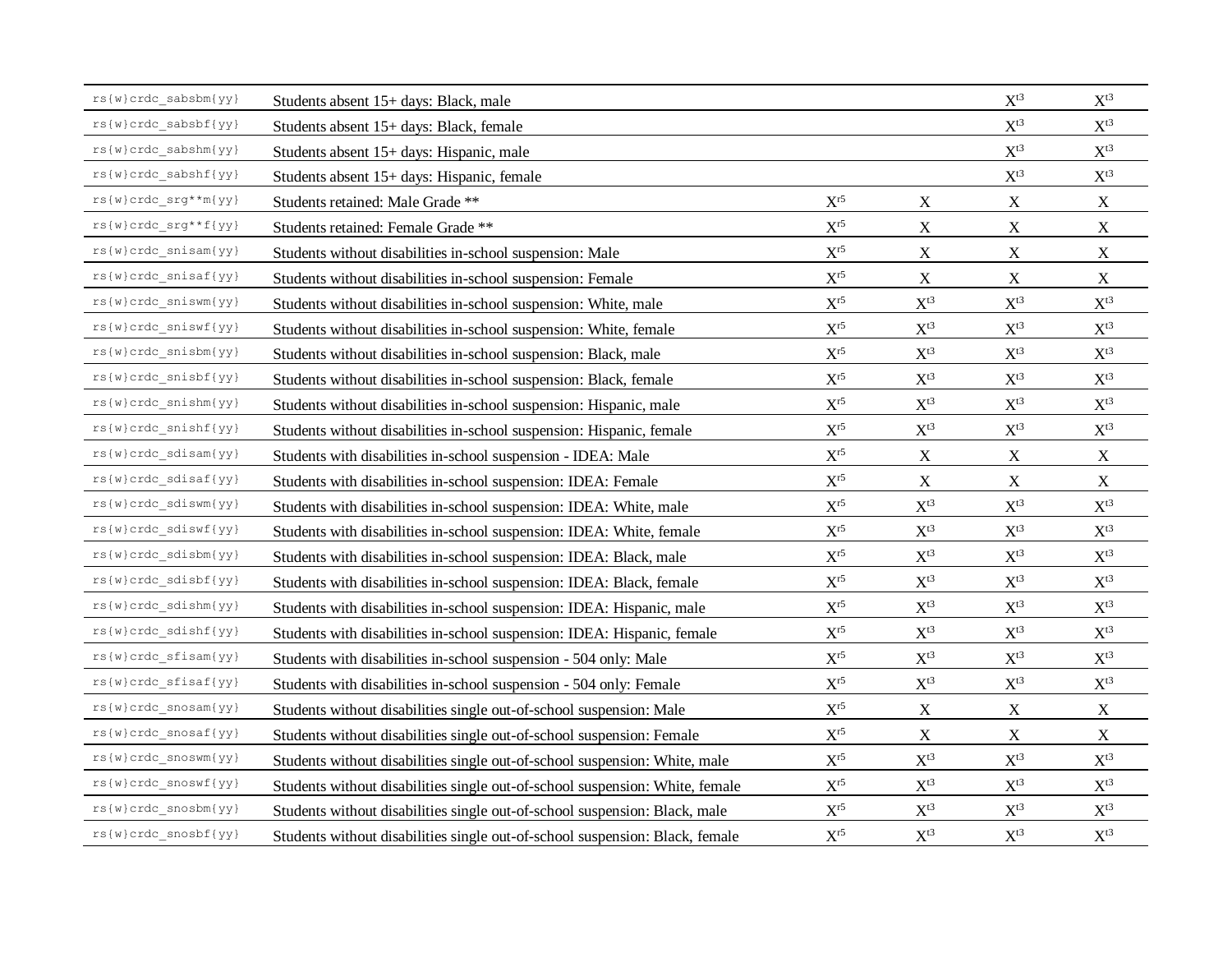| $rs(w)\ncrdc\_snoshm\{yy\}$ | Students without disabilities single out-of-school suspension: Hispanic, male       | $X^{r5}$                 | $X^{t3}$                 | $X^{t3}$                 | $X^{t3}$                 |
|-----------------------------|-------------------------------------------------------------------------------------|--------------------------|--------------------------|--------------------------|--------------------------|
| rs{w}crdc_snoshf{yy}        | Students without disabilities single out-of-school suspension: Hispanic, female     | $\mathbf{X}^{\text{r5}}$ | $\mathbf{X}^{\text{t3}}$ | $\mathbf{X}^{\text{t3}}$ | $\mathbf{X}^{\text{t3}}$ |
| $rs(w) crdc\_sdosam\{yy\}$  | Students with disabilities single out-of-school suspension - IDEA: Male             | $\mathbf{X}^{\text{r5}}$ | $\mathbf X$              | X                        | X                        |
| rs{w}crdc_sdosaf{yy}        | Students with disabilities single out-of-school suspension - IDEA: Female           | $\mathbf{X}^{\text{r5}}$ | $\mathbf X$              | $\mathbf X$              | $\mathbf X$              |
| $rs(w)\ncrdc\_sdown\{yy\}$  | Students with disabilities single out-of-school suspension - IDEA: White, male      | $\mathbf{X}^{\text{r5}}$ | $\mathbf{X}^{\text{t3}}$ | $\mathbf{X}^{\text{t3}}$ | $\mathbf{X}^{\text{t3}}$ |
| rs{w}crdc_sdoswf{yy}        | Students with disabilities single out-of-school suspension - IDEA: White, female    | $\mathbf{X}^{\text{r5}}$ | $\mathbf{X}^{\text{t3}}$ | $\mathbf{X}^{\text{t3}}$ | $\mathbf{X}^{\text{t3}}$ |
| $rs(w) crdc\_sdoshm\{yy\}$  | Students with disabilities single out-of-school suspension - IDEA: Black, male      | $\mathbf{X}^{\text{r5}}$ | $\mathbf{X}^{\text{t3}}$ | $\mathbf{X}^{\text{t3}}$ | $\mathbf{X}^{\text{t3}}$ |
| rs{w}crdc_sdosbf{yy}        | Students with disabilities single out-of-school suspension - IDEA: Black, female    | $\mathbf{X}^{\text{r5}}$ | $\mathbf{X}^{\text{t3}}$ | $\mathbf{X}^{\text{t3}}$ | $\mathbf{X}^{\text{t3}}$ |
| $rs(w) crdc\_sdoshm\{yy\}$  | Students with disabilities single out-of-school suspension - IDEA: Hispanic, male   | $\mathbf{X}^{\text{r5}}$ | $\mathbf{X}^{\text{t3}}$ | $X^{t3}$                 | $X^{t3}$                 |
| rs{w}crdc_snomhf{yy}        | Students with disabilities single out-of-school suspension - IDEA: Hispanic, female | $\mathbf{X}^{\text{r5}}$ | $\mathbf{X}^{\text{t3}}$ | $\mathbf{X}^{\text{t3}}$ | $\mathbf{X}^{\text{t3}}$ |
| $rs(w) crdc_sfosam\{yy\}$   | Students with disabilities single out-of-school suspension - 504 only: Female       | $\mathbf{X}^{\text{r5}}$ | $\mathbf{X}^{\text{t3}}$ | $\mathbf{X}^{\text{t3}}$ | $X^{t3}$                 |
| rs{w}crdc_sfosaf{yy}        | Students with disabilities single out-of-school suspension - 504 only: Female       | $\mathbf{X}^{\text{r5}}$ | $X^{t3}$                 | $\mathbf{X}^{\text{t3}}$ | $\mathbf{X}^{\text{t3}}$ |
| rs{w}crdc snomam{yy}        | Students without disabilities multiple out-of-school suspensions: Male              | $\mathbf{X}^{\text{r5}}$ | $\mathbf X$              | X                        | X                        |
| $rs(w) crdc\_snomaf(yy)$    | Students without disabilities multiple out-of-school suspensions: Female            | $\mathbf{X}^{\text{r5}}$ | $\mathbf X$              | $\mathbf X$              | $\mathbf X$              |
| $rs(w)\ncrdc\_snomm\{yy\}$  | Students without disabilities multiple out-of-school suspensions: White, male       | $\mathbf{X}^{\text{r5}}$ | $\mathbf{X}^{\text{t3}}$ | $\mathbf{X}^{\text{t3}}$ | $\mathbf{X}^{\text{t3}}$ |
| rs{w}crdc_snomwf{yy}        | Students without disabilities multiple out-of-school suspensions: White, female     | $\mathbf{X}^{\text{r5}}$ | $\mathbf{X}^{\text{t3}}$ | $\mathbf{X}^{\text{t3}}$ | $\mathbf{X}^{\text{t3}}$ |
| $rs(w)\ncrdc\_snombm\{yy\}$ | Students without disabilities multiple out-of-school suspensions: Black, male       | $\mathbf{X}^{\text{r5}}$ | $\mathbf{X}^{\text{t3}}$ | $\mathbf{X}^{\text{t3}}$ | $\mathbf{X}^{\text{t3}}$ |
| rs{w}crdc snombf{yy}        | Students without disabilities multiple out-of-school suspensions: Black, female     | $\mathbf{X}^{\text{r5}}$ | $\mathbf{X}^{\text{t3}}$ | $\mathbf{X}^{\text{t3}}$ | $\mathbf{X}^{\text{t3}}$ |
| $rs(w)\ncrdc\_snomhm\{yy\}$ | Students without disabilities multiple out-of-school suspensions: Hispanic, male    | $\mathbf{X}^{\text{r5}}$ | $\mathbf{X}^{\text{t3}}$ | $\mathbf{X}^{\text{t3}}$ | $\mathbf{X}^{\text{t3}}$ |
| $rs(w)\ncrdc\_snomhf\{yy\}$ | Students without disabilities multiple out-of-school suspensions: Hispanic, female  | $\mathbf{X}^{\text{r5}}$ | $\mathbf{X}^{\text{t3}}$ | $\mathbf{X}^{\text{t3}}$ | $X^{t3}$                 |
| rs{w}crdc sdomam{yy}        | Students with disabilities multiple out-of-school suspensions: Male                 | $\mathbf{X}^{\text{r5}}$ | $\mathbf X$              | $\mathbf X$              | $\mathbf X$              |
| rs{w}crdc sdomaf{yy}        | Students with disabilities multiple out-of-school suspensions: Female               | $\mathbf{X}^{\text{r5}}$ | $\mathbf X$              | $\mathbf X$              | $\mathbf X$              |
| $rs(w)\ncrdc\_sdomm\{yy\}$  | Students with disabilities multiple out-of-school suspensions: White, male          | $\mathbf{X}^{\text{r5}}$ | $\mathbf{X}^{\text{t3}}$ | $\mathbf{X}^{\text{t3}}$ | $\mathbf{X}^{\text{t3}}$ |
| $rs(w)\ncrdc\_sdomwf\{yy\}$ | Students with disabilities multiple out-of-school suspensions: White, female        | $\mathbf{X}^{\text{r5}}$ | $\mathbf{X}^{\text{t3}}$ | $\mathbf{X}^{\text{t3}}$ | $\mathbf{X}^{\text{t3}}$ |
| $rs(w)\ncrdc\_sdombm\{yy\}$ | Students with disabilities multiple out-of-school suspensions: Black, male          | $\mathbf{X}^{\text{r5}}$ | $\mathbf{X}^{\text{t3}}$ | $\mathbf{X}^{\text{t3}}$ | $\mathbf{X}^{\text{t3}}$ |
| rs{w}crdc_sdombf{yy}        | Students with disabilities multiple out-of-school suspensions: Black, female        | $\mathbf{X}^{\text{r5}}$ | $\mathbf{X}^{\text{t3}}$ | $\mathbf{X}^{\text{t3}}$ | $\mathbf{X}^{\text{t3}}$ |
| rs{w}crdc_sdomhm{yy}        | Students with disabilities multiple out-of-school suspensions: Hispanic, male       | $\mathbf{X}^{\text{r5}}$ | $\mathbf{X}^{\text{t3}}$ | $X^{t3}$                 | $X^{t3}$                 |
| rs{w}crdc sdomhf{yy}        | Students with disabilities multiple out-of-school suspensions: Hispanic, female     | $\mathbf{X}^{\text{r5}}$ | $\mathbf{X}^{\text{t3}}$ | $\mathbf{X}^{\text{t3}}$ | $\mathbf{X}^{\text{t3}}$ |
| rs{w}crdc sfomam{yy}        | Students with disabilities multiple out-of-school suspensions - 504 only: Male      | $\mathbf{X}^{\text{r5}}$ | $\mathbf{X}^{\text{t3}}$ | $\mathbf{X}^{\text{t3}}$ | $\mathbf{X}^{\text{t3}}$ |
| rs{w}crdc sfomaf{yy}        | Students with disabilities multiple out-of-school suspensions - 504 only: Male      | $\mathbf{X}^{\text{r5}}$ | $X^{t3}$                 | $X^{t3}$                 | $X^{t3}$                 |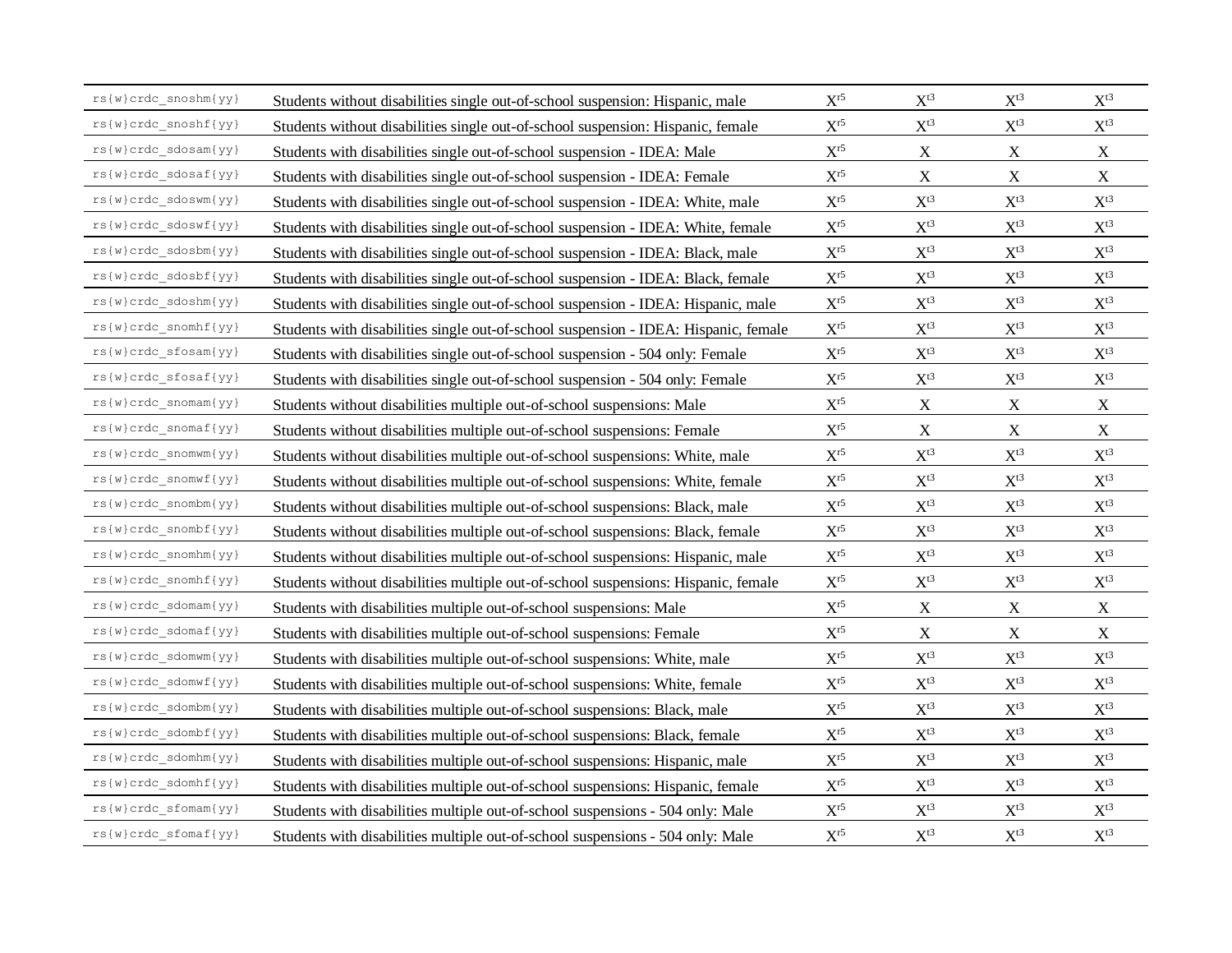| $rs(w) crdc\_snesam\{yy\}$                                                 | Students without disabilities expulsion with services: Male             | $X^{r5}$                 | X                        | X                        | X                        |
|----------------------------------------------------------------------------|-------------------------------------------------------------------------|--------------------------|--------------------------|--------------------------|--------------------------|
| rs{w}crdc snesaf{yy}                                                       | Students without disabilities expulsion with services: Female           | $\mathbf{X}^{\text{r5}}$ | $\mathbf X$              | $\mathbf X$              | $\mathbf X$              |
| $rs(w)\ncrdc\_sneswm\{yy\}$                                                | Students without disabilities expulsion with services: White, male      | $\mathbf{X}^{\text{r5}}$ | $\mathbf{X}^{\text{t3}}$ | $\mathbf{X}^{\text{t3}}$ | $\mathbf{X}^{\text{t3}}$ |
| $rs(w) crdc\_sneswf\{yy\}$                                                 | Students without disabilities expulsion with services: White, female    | $\mathbf{X}^{\text{r5}}$ | $\mathbf{X}^{\text{t3}}$ | $\mathbf{X}^{\text{t3}}$ | $\mathbf{X}^{\text{t3}}$ |
| $rs\left\{\texttt{w}\right\} crdc\_snesbm\left\{\texttt{yy}\right\}$       | Students without disabilities expulsion with services: Black, male      | $\mathbf{X}^{\text{r5}}$ | $\mathbf{X}^{\text{t3}}$ | $X^{t3}$                 | $X^{t3}$                 |
| rs{w}crdc_snesbf{yy}                                                       | Students without disabilities expulsion with services: Black, female    | $\mathbf{X}^{\text{r5}}$ | $\mathbf{X}^{\text{t3}}$ | $\mathbf{X}^{\text{t3}}$ | $\mathbf{X}^{\text{t3}}$ |
| $rs(w)\ncrdc\_sneshm\{yy\}$                                                | Students without disabilities expulsion with services: Hispanic, male   | $\mathbf{X}^{\text{r5}}$ | $\mathbf{X}^{\text{t3}}$ | $\mathbf{X}^{\text{t3}}$ | $\mathbf{X}^{\text{t3}}$ |
| $rs\left\{ w\right\} crdc\_sneshf\left\{ yy\right\}$                       | Students without disabilities expulsion with services: Hispanic, female | $\mathbf{X}^{\text{r5}}$ | $\mathbf{X}^{\text{t3}}$ | $\mathbf{X}^{\text{t3}}$ | $\mathbf{X}^{\text{t3}}$ |
| $rs(w)\ncrdc\_snesam\{yy\}$                                                | Students with disabilities expulsion with services: Male                | $\mathbf{X}^{\text{r5}}$ | $\mathbf X$              | X                        | $\mathbf X$              |
| $rs(w)crdc sdesaf\{yy\}$                                                   | Students with disabilities expulsion with services: Female              | $\mathbf{X}^{\text{r5}}$ | $\mathbf X$              | $\mathbf X$              | $\mathbf X$              |
| rs{w}crdc sdeswm{yy}                                                       | Students with disabilities expulsion with services: White, male         | $\mathbf{X}^{\text{r5}}$ | $\mathbf{X}^{\text{t3}}$ | $\mathbf{X}^{\text{t3}}$ | $\mathbf{X}^{\text{t3}}$ |
| $\texttt{rs}\{\mathtt{w}\} \mathtt{crdc\_s} \mathtt{deswf}\{\mathtt{yy}\}$ | Students with disabilities expulsion with services: White, female       | $\mathbf{X}^{\text{r5}}$ | $\mathbf{X}^{\text{t3}}$ | $\mathbf{X}^{\text{t3}}$ | $\mathbf{X}^{\text{t3}}$ |
| $rs(w)\ncrdc\_sdesbm\{yy\}$                                                | Students with disabilities expulsion with services: Black, male         | $\mathbf{X}^{\text{r5}}$ | $\mathbf{X}^{\text{t3}}$ | $X^{t3}$                 | $X^{t3}$                 |
| rs{w}crdc_sdesbf{yy}                                                       | Students with disabilities expulsion with services: Black, female       | $\mathbf{X}^{\text{r5}}$ | $\mathbf{X}^{\text{t3}}$ | $\mathbf{X}^{\text{t3}}$ | $\mathbf{X}^{\text{t3}}$ |
| $rs(w) crdc_sdeshm\{yy\}$                                                  | Students with disabilities expulsion with services: Hispanic, male      | $\mathbf{X}^{\text{r5}}$ | $\mathbf{X}^{\text{t3}}$ | $\mathbf{X}^{\text{t3}}$ | $\mathbf{X}^{\text{t3}}$ |
| $rs(w) crdc_sdeshf\{yy\}$                                                  | Students with disabilities expulsion with services: Hispanic, female    | $\mathbf{X}^{\text{r5}}$ | $\mathbf{X}^{\text{t3}}$ | $\mathbf{X}^{\text{t3}}$ | $\mathbf{X}^{\text{t3}}$ |
| $rs(w) crdc_s fesam\{yy\}$                                                 | Students with disabilities expelled with services - 504 only: Male      | $\mathbf{X}^{\text{r5}}$ | $\mathbf{X}^{\text{t3}}$ | $\mathbf{X}^{\text{t3}}$ | $\mathbf{X}^{\text{t3}}$ |
| rs{w}crdc_sfesaf{yy}                                                       | Students with disabilities expelled with services - 504 only: Female    | $\mathbf{X}^{\text{r5}}$ | $\mathbf{X}^{\text{t3}}$ | $\mathbf{X}^{\text{t3}}$ | $\mathbf{X}^{\text{t3}}$ |
| $rs(w)\ncrdc\_snenam\{yy\}$                                                | Students without disabilities expulsion no services: Male               | $\mathbf{X}^{\text{r5}}$ | $\mathbf X$              | $\mathbf X$              | $\mathbf X$              |
| $rs(w) crdc\_snenaf\{yy\}$                                                 | Students without disabilities expulsion no services: Female             | $\mathbf{X}^{\text{r5}}$ | $\mathbf X$              | $\mathbf X$              | $\mathbf X$              |
| $rs(w)\ncrdc\_snenum\{yy\}$                                                | Students without disabilities expulsion no services: White, male        | $\mathbf{X}^{\text{r5}}$ | $\mathbf{X}^{\text{t3}}$ | $\mathbf{X}^{\text{t3}}$ | $\mathbf{X}^{\text{t3}}$ |
| rs{w}crdc snenwf{yy}                                                       | Students without disabilities expulsion no services: White, female      | $\mathbf{X}^{\text{r5}}$ | $\mathbf{X}^{\text{t3}}$ | $\mathbf{X}^{\text{t3}}$ | $\mathbf{X}^{\text{t3}}$ |
| $rs(w) crdc$ snenbm $\{yy\}$                                               | Students without disabilities expulsion no services: Black, male        | $\mathbf{X}^{\text{r5}}$ | $\mathbf{X}^{\text{t3}}$ | $\mathbf{X}^{\text{t3}}$ | $\mathbf{X}^{\text{t3}}$ |
| $rs(w)\ncrdc\_snenbf\{yy\}$                                                | Students without disabilities expulsion no services: Black, female      | $\mathbf{X}^{\text{r5}}$ | $\mathbf{X}^{\text{t3}}$ | $\mathbf{X}^{\text{t3}}$ | $\mathbf{X}^{\text{t3}}$ |
| $rs(w)\ncrdc\_snenhm\{yy\}$                                                | Students without disabilities expulsion no services: Hispanic, male     | $\mathbf{X}^{\text{r5}}$ | $\mathbf{X}^{\text{t3}}$ | $\mathbf{X}^{\text{t3}}$ | $\mathbf{X}^{\text{t3}}$ |
| rs{w}crdc snenhf{yy}                                                       | Students without disabilities expulsion no services: Hispanic, female   | $\mathbf{X}^{\text{r5}}$ | $\mathbf{X}^{\text{t3}}$ | $\mathbf{X}^{\text{t3}}$ | $\mathbf{X}^{\text{t3}}$ |
| rs{w}crdc_sdenam{yy}                                                       | Students with disabilities expulsion no services: Male                  | $\mathbf{X}^{\text{r5}}$ | $\mathbf X$              | $\mathbf X$              | $\mathbf X$              |
| $rs(w) crdc\_sdenaf\{yy\}$                                                 | Students with disabilities expulsion no services: Female                | $\mathbf{X}^{\text{r5}}$ | $\mathbf X$              | $\mathbf X$              | $\mathbf X$              |
| rs{w}crdc_sdenwm{yy}                                                       | Students with disabilities expulsion no services: White, male           | $\mathbf{X}^{\text{r5}}$ | $\mathbf{X}^{\text{t3}}$ | $\mathbf{X}^{\text{t3}}$ | $\mathbf{X}^{\text{t3}}$ |
| rs{w}crdc sdenwf{yy}                                                       | Students with disabilities expulsion no services: White, female         | $\mathbf{X}^{\text{r5}}$ | $X^{t3}$                 | $X^{t3}$                 | $X^{t3}$                 |